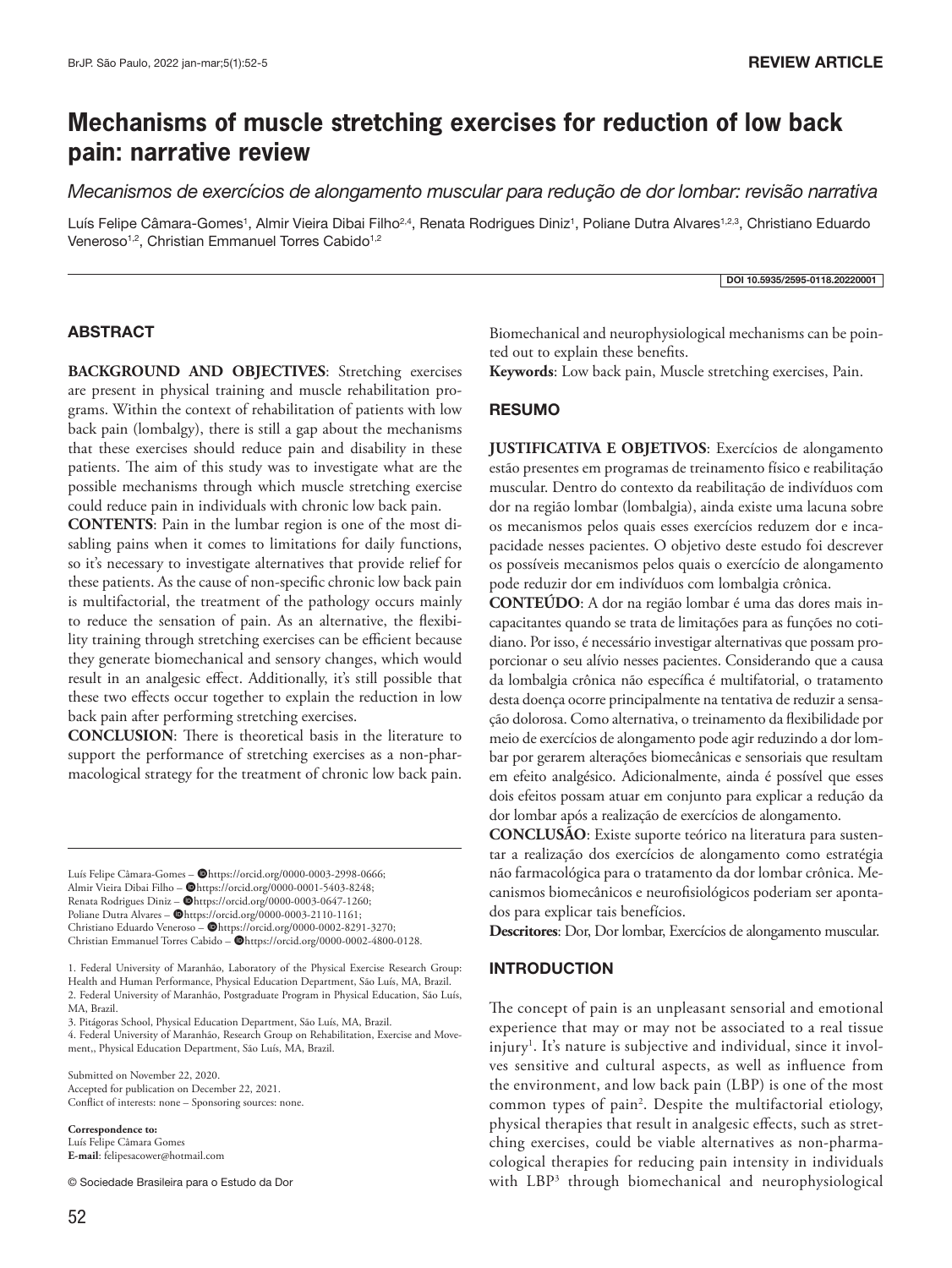mechanisms<sup>4</sup>, besides improving body posture, musculoskeletal disorders, and muscle pain<sup>3</sup>.

LBP causes absenteeism and disability, pain, and limitations in daily life5 . It can affect between 60 and 80% of the population worldwide, and it's common for people to experience this episode of pain at some point in their lives<sup>6</sup>. Most cases of LBP, about 85%, do not present a single and easily identifiable causal factor, being considered nonspecific and with psychosocial repercussions linked to the clinical scenario<sup>3,5,6</sup>.

Changes in the connective tissue involving tendons, ligaments, and muscle fasciae caused by factors that directly influence the range of motion (ROM) of a joint (aging, work, immobilization, injuries, metabolism disorders, or nutritional deficiencies) can predispose an individual to LBP<sup>7,8</sup>. In addition, low levels of flexibility of passive muscle structures (tendons, ligaments, and fasciae) may be associated with LBP9 .

In conditions of LBP, the muscles become spasmodic even at rest and the accumulation of metabolites can cause irritation in the nerve endings of the area, generating reflex spasm and increased pain<sup>5,6</sup>. The treatment for chronic LBP may involve physical exercises, medication, injections, physical therapy treatment, and, as a last resort, surgical intervention<sup>10,11</sup>. Regarding the use of physical exercises, despite the lack of clinical trials, there is theoretical support that suggests stretching exercises are an effective alternative for the treatment of chronic LBP3-6,12.

Despite the existence of studies showing the positive effects of stretching exercises on LBP13-18, most of them combined these exercises with other therapeutic interventions<sup>14-16</sup>, and few of them evaluated stretching exercises alone<sup>17,18</sup>. Within this context, there is a need for studies that review the available theoretical evidence on the physiological mechanisms that could explain how stretching exercise alone could reduce LBP. Such information could assist health professionals in the appropriate use of this non-pharmacological strategy for treating LBP. However, as far as is known, no studies performing this analysis were found.

The purpose of the present work was to analyze the mechanisms that might explain how stretching exercises could reduce LBP intensity.

# **CONTENTS**

# **Low back pain**

The experience of pain is multidimensional, with differences in sensation, quality and/or intensity, and can be influenced by the individual's affective and emotional aspects. It is also proposed as a protective mechanism, since it's an alert of tissue injury, causing the individual to react to certain painful stimuli<sup>2,3,6</sup>. Pain can be evaluated through uni and multidimensional strategies<sup>19</sup>. For the first possibility, the analysis is made from scaling or values measured by unidimensional instruments, measuring the intensity of pain, such as the numerical pain scale19,20. On the other hand, multidimensional assessment seeks to investigate other aspects related to pain, such as its meaning and/or influence in the individual's life,

with the participation of the multiprofessional team<sup>19,20</sup>. The adequate assessment of the pain sensation is fundamental to perform the best possible pain diagnosis, prognosis, planning and control<sup>20</sup>.

Pain can be divided mainly into acute or chronic. The first is directly linked to tissue injury in response to the body's defense, lasting less than six weeks and regressing with tissue healing<sup>6</sup>. Chronic pain, on the other hand, has a multifactorial origin, persists for more than 12 weeks, and requires a multidisciplinary approach to treatment<sup>6</sup>. In this aspect, some factors lead to the chronification from acute to chronic pain, such as low physical activity level, aging, bad posture at work and repetitive strain.

In this context, the different etiologies also result in different treatment strategies. In acute pain, the aim is tissue recovery and pain relief, in addition to conservative treatment for the improvement of the inflammatory process<sup>6,21</sup>. On the other hand, in chronic pain, the treatment focus is on the psychosocial, physiological, and cultural aspects, reduction of muscle tension and fatigue, as well as the disability that was generated in the individual<sup>20,21</sup>. Therefore, the results from stretching exercises in reducing pain, changing the rigidity of passive structures, and increasing flexibility make their use promising as a non-pharmacological treatment strategy for LBP.

# **Flexibility, stretching, and low back pain**

Flexibility is an important physical capacity for health-related physical fitness, and it may be directly linked to body posture and musculoskeletal disorders<sup>4,22</sup>. This physical capacity can be evaluated using the maximum range of motion  $(ROM_{mm})$ achieved by one or more joints and it is usually trained in stretching exercises<sup>22</sup>. Such exercises can be performed with different possible organizations regarding the stretching techniques used, mainly passive-static<sup>22</sup>, passive-dynamic<sup>23</sup>, active-dyna $mic^{24}$ , and proprioceptive neuromuscular facilitation (PNF)<sup>25</sup>. Thus, as there seems to be no superiority of the effects of one stretching technique over another<sup>26,27</sup>, the mechanisms addressed in the present study will be those that are widely used to explain the effects of stretching exercises on  $\text{ROM}_{\text{max}}$ and are related to biomechanical and/or sensory changes<sup>4,22</sup>. Although the mechanisms responsible for the increase in ROM<sub>max</sub> and consequent improvement in flexibility are not clearly elucidated, there are two main approaches<sup>4</sup> which can be analyzed regarding the beneficial effects for LBP. One points to changes in the biomechanical properties of the muscle-tendon unit (MTU), such as reduced passive stiffness (PS)<sup>4,22</sup>. Another approach suggests modifications in stretch tolerance, resulting from a change in the individual's pain perception<sup>4</sup>. Together, these two approaches may contribute to explain the benefits of stretching exercises in reducing LBP pain intensity.

From a biomechanical perspective, the joint flexibility is also determined by the resistance caused by the tissues surrounding it<sup>28</sup> and can be reduced due to adaptive shortening of the soft tissues<sup>29,30</sup>. This shortening can be caused by immobilization, sedentary lifestyle, and the aging process of collagen, which leads to less elasticity of the fasciae near the spine<sup>29</sup>.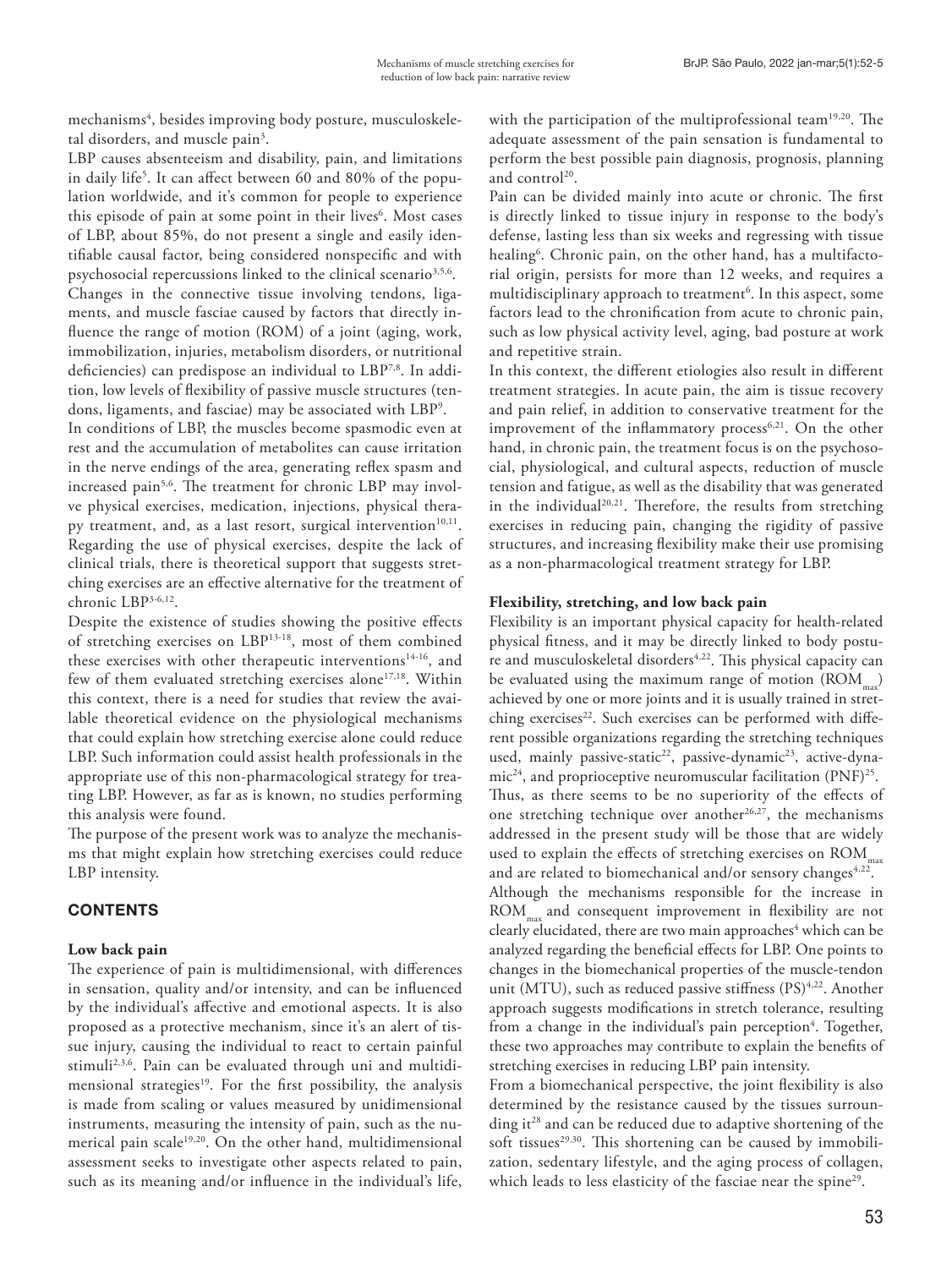One of the basic tissue structures is collagen, which loses its elasticity with aging<sup>30</sup>. Within the collagen matrix there is an increase in the formation of cross-links, affecting the biomechanics of the discs, possibly resulting in mechanical failures with increased viscosity and reduced tissue elasticity30. Therefore, the reduction in fascia elasticity, which may affect the ROM achieved by the joint, would be related to muscle tension and LBP due to the generation of a compression of nerve roots $3,5,9$ .

Within this context, from a biomechanical approach, stretching exercises could reduce muscle tension on the nerve roots, thus minimizing LBP. Studies have shown a reduction of passive muscle stiffness<sup>22</sup> in the resistance of the MTU to stretching $31$  and increased  $\text{ROM}_{\text{max}}^{4,22,31}$ . The reduction in passive stiffness could result from the elastic deformation generated by the mechanical load of stretching exercises in the MTU structures, such as non-contractile intrasarcomeric proteins; intramuscular connective tissue, especially the perimysium; and extracellular matrix<sup>30</sup>. It is also proposed that, chronically, muscle stretching would reduce the amount of cross-links in collagen fibers, increasing the elasticity of passive tissue<sup>31-33</sup>. Taken together, these biomechanical effects could indirectly explain how stretching exercises reduce LBP34,35.

In addition to the biomechanical approach, the sensorial approach $^4$  could help to comprehend the analgesic effect of stretching exercises for LBP. Although this effect is still not completely explained, the hypothesis is that mechanical tension would stimulate free nerve endings sensitive to mechanical stimuli<sup>36,37</sup>. These stimuli, transmitted by afferent pathways with larger caliber and greater conduction velocity than nociceptive afferent pathways, would reach the posterior horn of the medulla first, in the *substantia gelatinosa*, generating presynaptic inhibition, a mechanism known as the gate control theory<sup>38</sup>. Stimulated by the nervous impulse from mechanoceptors, the *substantia gelatinosa* would modulate the synaptic transmission of nervous impulse between peripheral and central afferent fibers, acting as a gate system and reducing the passage of painful stimuli<sup>38</sup>.

Furthermore, MTU stretching could also elongate nerve fibers, reducing fibrosis and adhesion between the surrounding connective tissue and neural tissues, allowing better intrafascicular gliding38 and pumping/flushing of intraneural fluid, facilitating axoplasmic flow, minimizing the deposition of chemical sensitizers, resulting in pain relief $39-41$ . Taken together, these neurophysiological mechanisms could explain how stretching exercise would reduce LBP and allow for improved function<sup>42</sup>. Thus, stretching exercises could decrease LBP through biomechanical and neurophysiological mechanisms, which also need to be analyzed together, because biomechanical changes in muscle properties can influence the amount of tension that is transmitted to the nervous tissues and sensory receptors by the connective tissue<sup>43</sup>. Thus, a less rigid MTU would transmit less tension to the other nerve structures, allowing for a greater joint ROM without the sensation of pain<sup>43</sup>.

Nonetheless, the stretching exercise prescription must be properly organized, as previous studies have shown that the effects of stretching exercise on biomechanical variables depend, for instance, on the technique used<sup>22</sup> and the duration performed<sup>44</sup>. Thus, the present study focused on the analysis of the mechanisms and biological plausibility for the use of stretching exercises in patients with chronic LBP. Based on the mechanisms here identified, randomized clinical trials should be conducted, especially with adequate sample size, definition of the type of stretching applied and adequate internal consistency.

# **CONCLUSION**

There is theoretical support to propose that stretching exercises can reduce pain intensity through biomechanical and neurophysiological changes. Such effect is fundamental for individuals to return to their functional and labor activities.

# ACKNOWLEDGMENTS

To the Coordination for the Improvement of Higher Education Personnel - Brazil (CAPES) - Financing Code 001. To the research groups in Genetics and Sports (GENES) and Physical Exercise: Health and Human Performance (ExeF: SDH) from Federal University of Maranhão (UFMA).

# AUTHORS' CONTRIBUTIONS

# **Luís Felipe Câmara-Gomes**

Conceptualization, Resource Management, Project Management, Methodology, Writing - Preparation of the original, Writing - Review and Editing, Supervision, Visualization

# **Almir Vieira Dibai Filho**

Project Management, Methodology, Writing - Review and Editing, Supervision, Visualization

# **Renata Rodrigues Diniz**

Data Collection, Conceptualization, Resource Management, Project Management, Methodology, Writing - Preparation of the original, Writing - Review and Editing, Supervision, Visualization

# **Poliane Dutra Alvares**

Conceptualization, Project Management, Methodology, Writing - Preparation of the original, Writing - Review and Editing, Supervision, Visualization

# **Christiano Eduardo Veneroso**

Conceptualization, Project Management, Methodology, Writing - Review and Editing, Supervision, Visualization

# **Christian Emmanuel Torres Cabido**

Conceptualization, Project Management, Methodology, Writing - Preparation of the original, Supervision, Visualization

# **REFERENCES**

- 1. DeSantana JM, Perissinotti DM, Oliveira Júnior JO, Correia LM, Oliveira CM, Fonseca PR. Definição da dor revisada após quatro décadas. BrJP. 2020;3(3):197-8
- 2. Shariat A. Musculoskeletal disorders and their relationship with physical activities among office workers: a review. Malaysian J Public Health Med. 2016;16(1):62-74.
- 3. Hayden JA, van Tulder MW, Malmivaara AV, Koes BW. Meta-analysis: exercise therapy for nonspecific low back pain. Ann Intern Med. 2005;142(9):765-75.